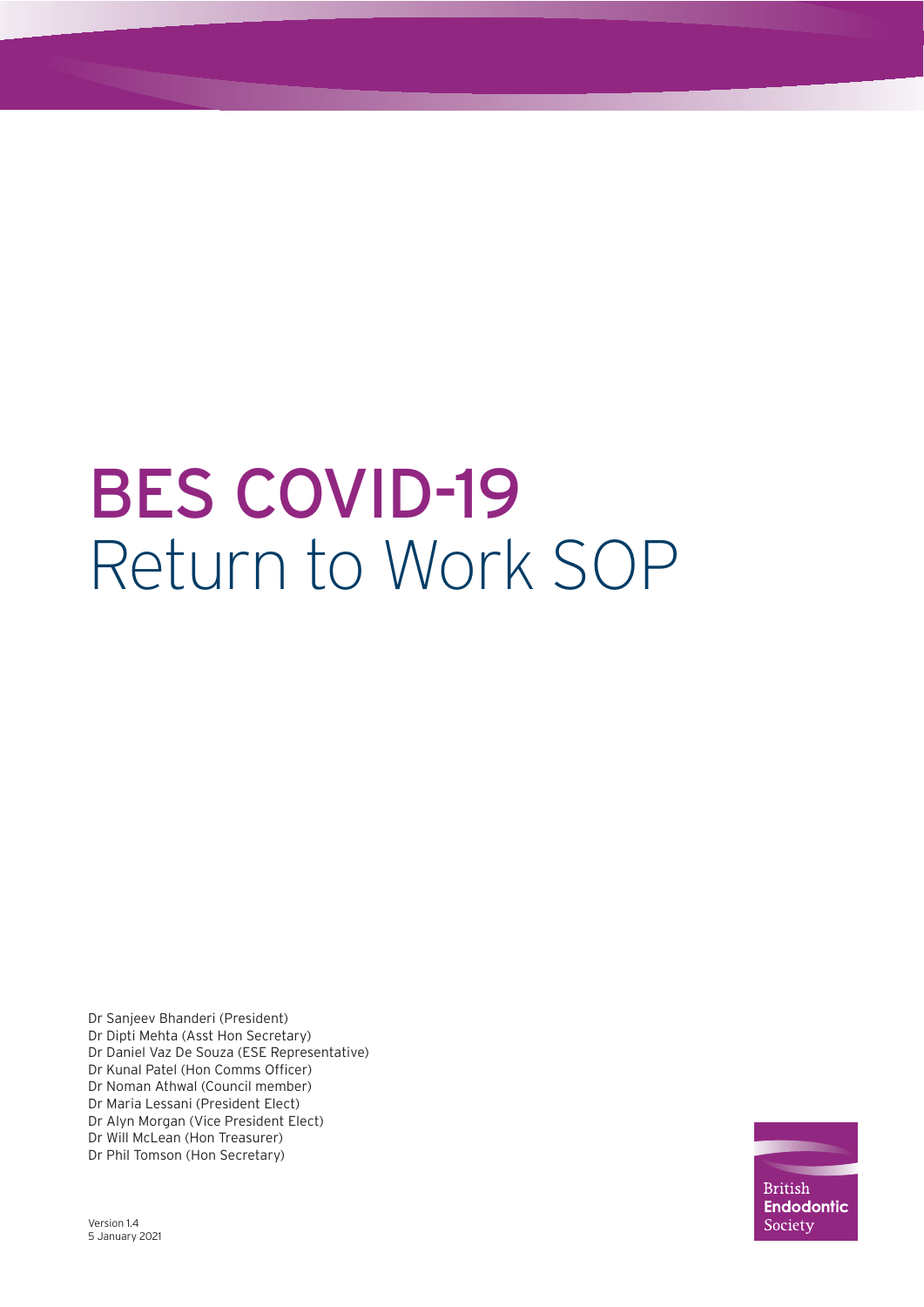## Foreword

#### *"Save lives….. Save teeth!"*

On 23 March 2020, the Prime Minister announced the enforced closure of all dental practices as the COVID-19 pandemic took hold of the four devolved countries of the UK. In its place, NHSE advised for the local implementation of pain triage systems and a network of urgent dental care centres (UDCCs) in an attempt to stem the demand for dental care for patients in acute pain until further notice.

Since the 'lockdown', the British Endodontic Society (BES) has been acutely aware of the fact that the majority of urgent cases that have presented to the UDCCs have been due to acute endodontic disease and we published guidelines in April 2020 for the management of such cases. We are also aware that the majority of the affected teeth have been extracted, and that there is now a 'back-log' of patients that require immediate endodontic care in order to stabilise disease and patients are keen to save their teeth.

On 28 May 2020, the OCDO announced that dental services could resume from 8 June. However, we are conscious that national social distancing policy still remains in place and is essential to control the spread of SARS-CoV-2 virus in the general population, but that this is impossible in the dental environment. Therefore, all measures to mitigate the risk of transmission of the virus via AGPs must be taken in providing care and should be of paramount concern to maintain the safety of our staff, patients, and ourselves in the reopening of dental practices during the current 'delayed' phase of the pandemic in the UK.

We have, therefore, developed this document to guide dental professionals through the process of providing endodontic care for patients on their journey from pre-attendance, arrival, in-surgery, and post-treatment and to minimise the number of visits.

The BES has worked hard to consider the current evidence and the document will remain dynamic to the situation. The advice in the document is on three levels: Essential (based on national guidance); Advised (evidence-based but not essential); Professional judgement (low-level evidence, or anecdotal, or at clinician's discretion). Clinicians should be able to provide endodontic care for symptomatic cases as a priority before treating asymptomatic cases.

Please apply this guidance alongside consideration of your local government advice and national CDO guidance. The guidance aims to allow for the delivery of the correct endodontic treatment safely and effectively to preserve the teeth that are saveable.

We hope that you find it useful.

Keep safe and keep well!

With regards,

Sanjeev Bhanderi President of the British Endodontic Society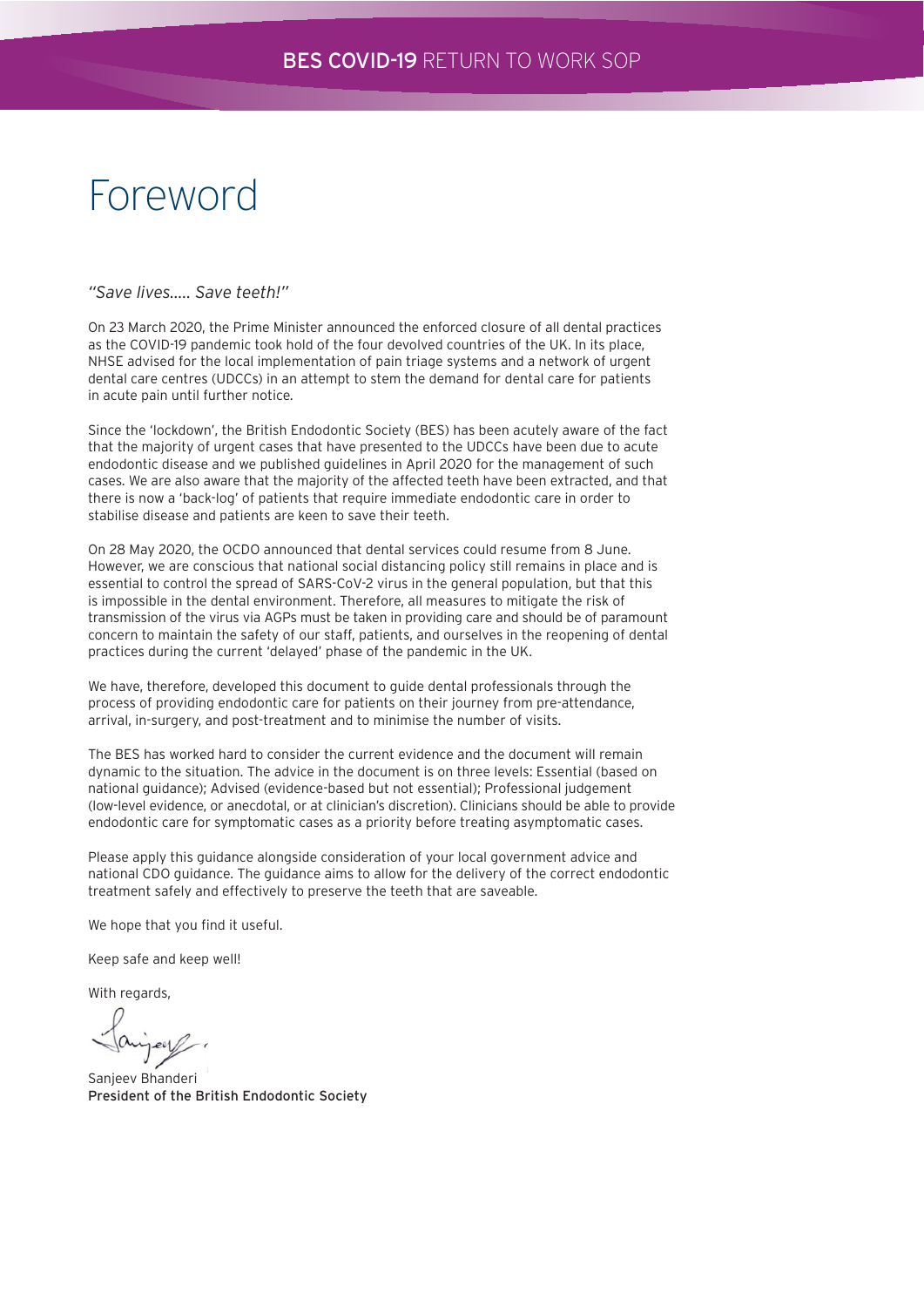BES COVID-19 RETURN TO WORK SOP

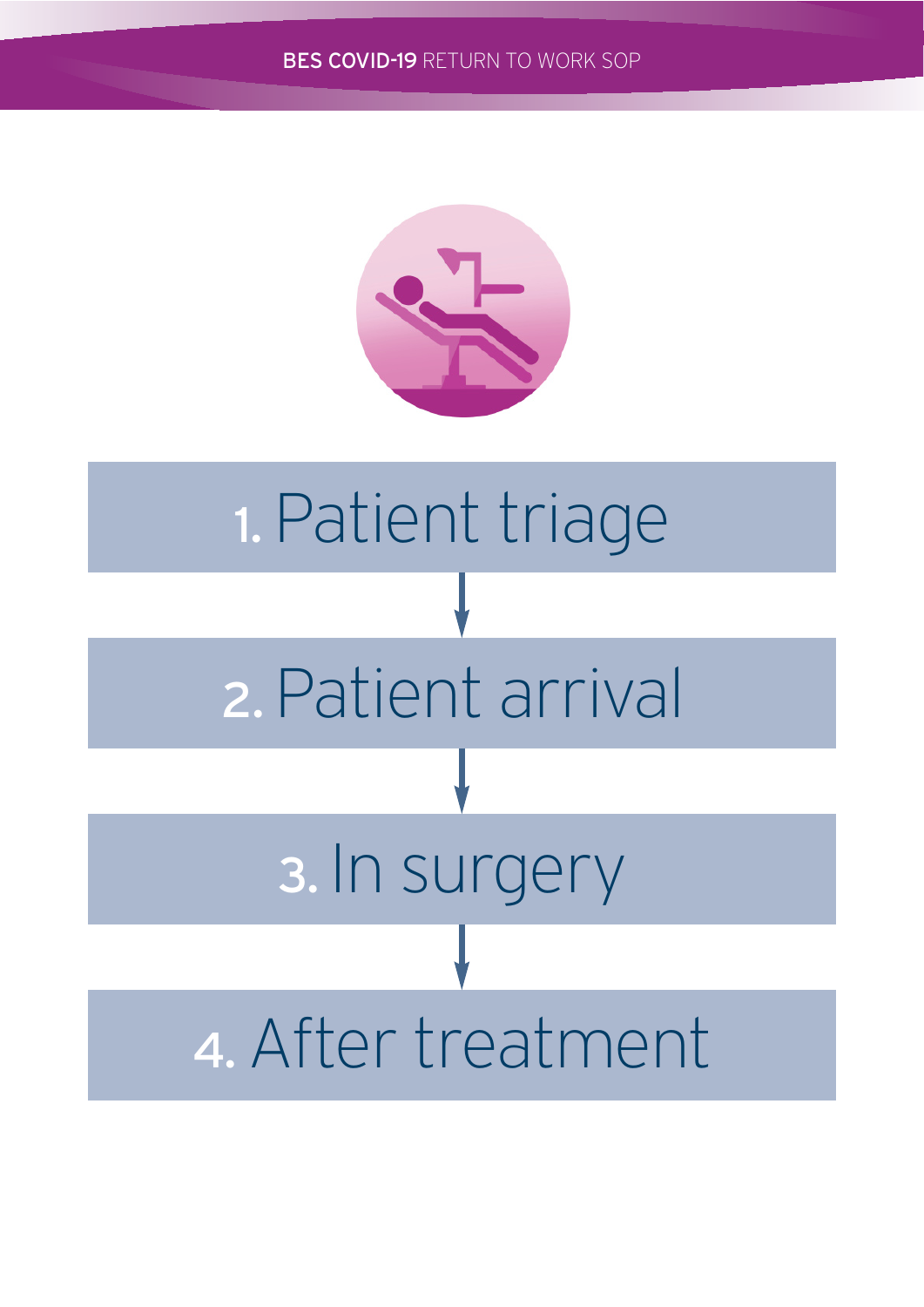# 1. Patient triage





- 1 **ESSENTIAL** Public Health England, NHS England guidance.
- 2 ADVISED Some evidence but not essential.
- 3 PROFESSIONAL JUDGMENT Clinician's discretion due to conflicting, low-level, or anecdotal evidence.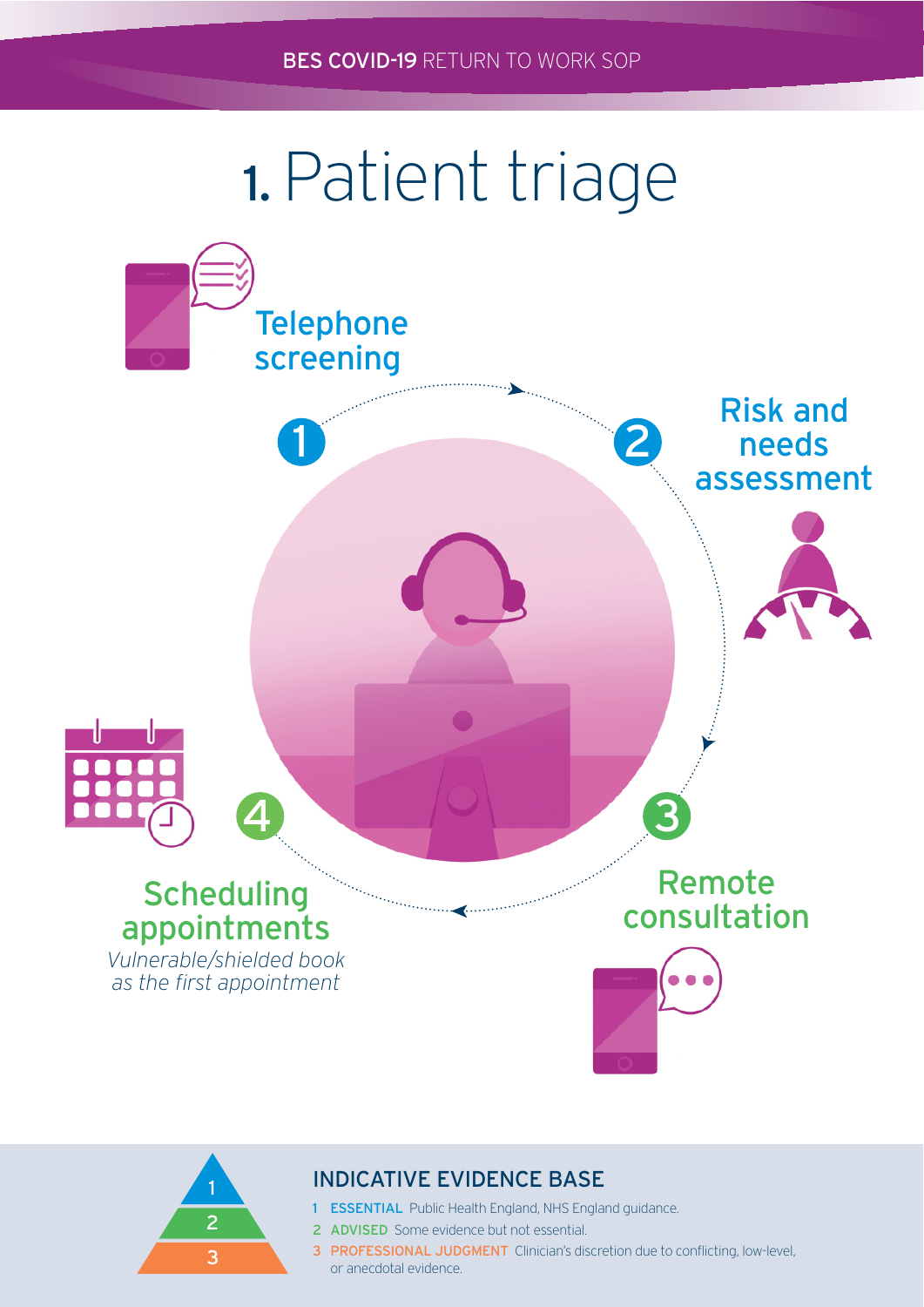# 2. Patient arrival



Temperature check \* 1









Consider electronic payments 4



Mask 5

Social distancing 6

\* Be aware of pyrexia due to dental infection







Patient Clinical Staff

Loupes visor Microscope barriers 1

Keyboard barriers to change/ disinfect between patients 2

Hand hygiene 3

Head/foot covering 4

Gown 5

6

FFP3 or FFP2 Mask for AGPs. For non-AGP (e.g. consultation, incision/drainage): Type IIR surgical mask, plastic apron and visor. \*

Goggles/shield 7

Gloves 8

\* https://www.gov.uk/government/publications /wuhan-novel-coronavirus-infectionprevention-andcontrol/covid-19-personalprotective-equipment-ppe



- 1 **ESSENTIAL** Public Health England, NHS England guidance.
- 2 ADVISED Some evidence but not essential.
- 3 PROFESSIONAL JUDGMENT Clinician's discretion due to conflicting, low-level, or anecdotal evidence.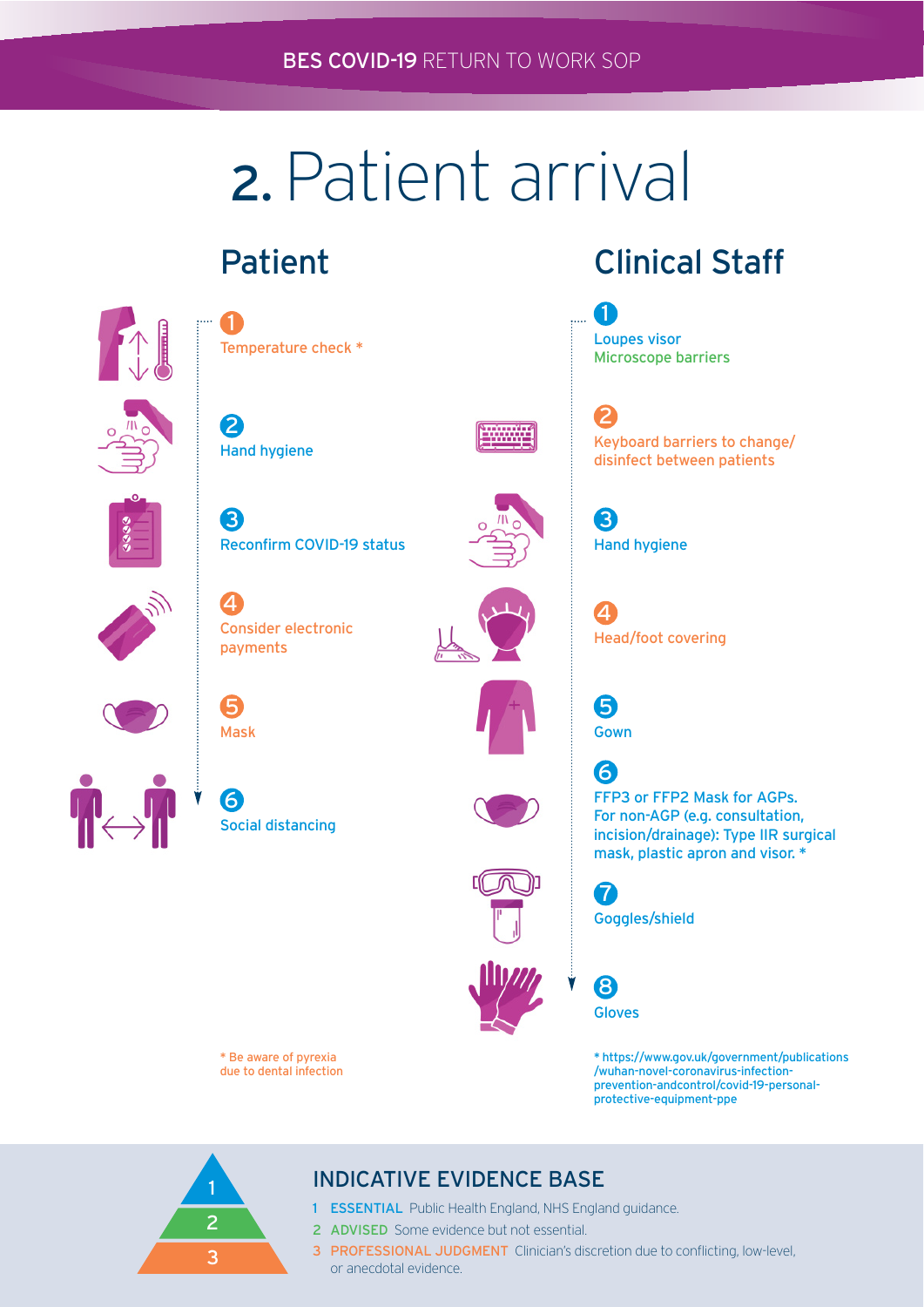# 3. In surgery





- 1 **ESSENTIAL** Public Health England, NHS England guidance.
- 2 ADVISED Some evidence but not essential.
- 3 PROFESSIONAL JUDGMENT Clinician's discretion due to conflicting, low-level, or anecdotal evidence.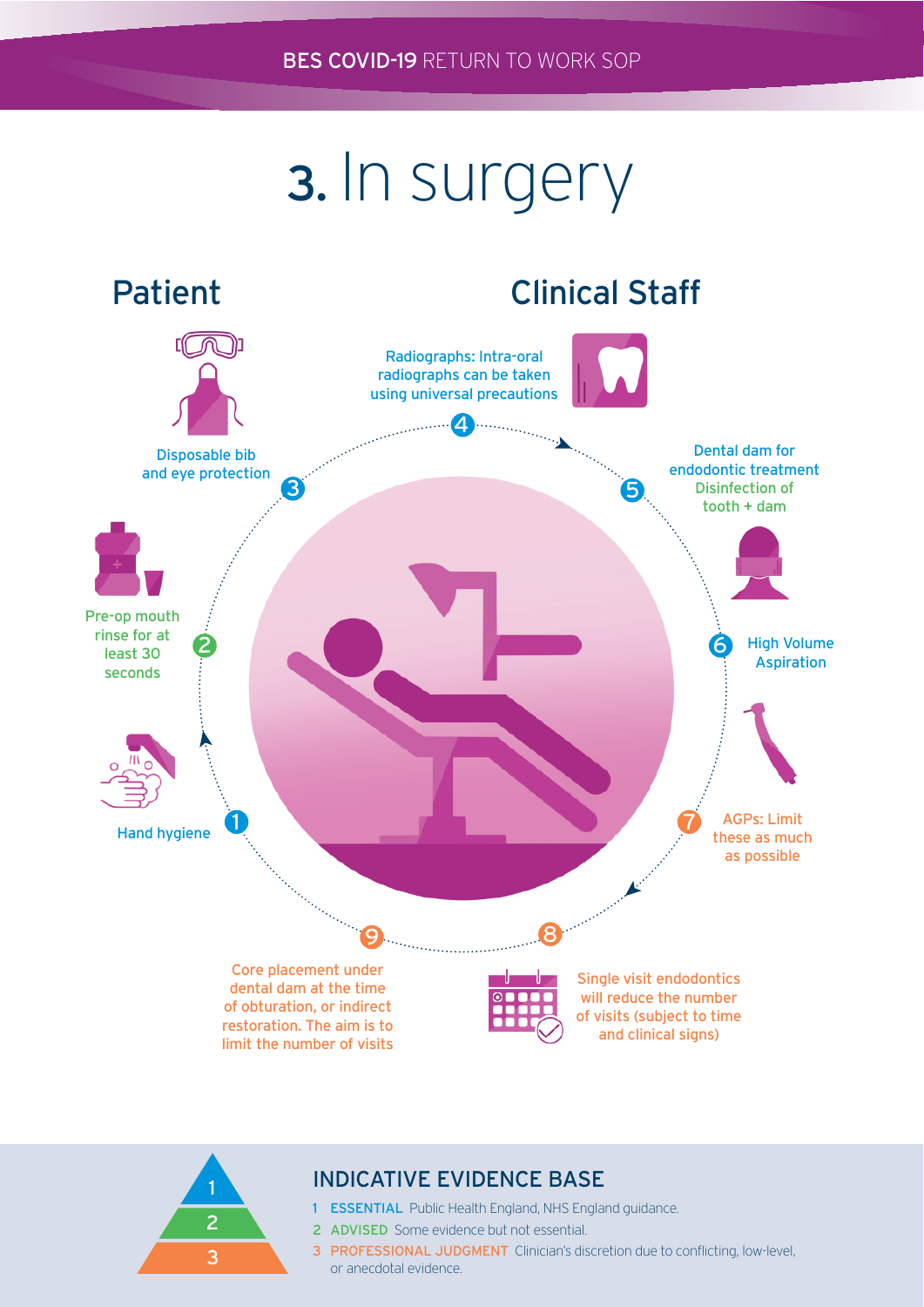# 4.After treatment

## Patient Clinical Staff



Hand hygiene 1

Leave practice

2



# 1

Remove gloves



Remove gown





Vacate treatment room: 3

• A fallow period of 20 mins.\* (mitigated by use of dental dam and HVA) is required from the end of the AGP to allow aerosol settling and natural air circulation

Hand hygiene 4

Remove goggles, shield, then mask 5



## Dental Nurse



7

8

Level 2 PPE to disinfect surgery

and IPC guidelines

Prepare surgery following HTM01-05



## Dentist

Clinical notes to be written in a different area 7

\* SDCEP recommends fallow time may be reduced to 15 mins for AGPs of <5 mins duration. It may be further reduced to 10 mins for >6 Air Changes per Hour (ACH)



- 1 **ESSENTIAL** Public Health England, NHS England guidance.
- 2 ADVISED Some evidence but not essential.
- 3 PROFESSIONAL JUDGMENT Clinician's discretion due to conflicting, low-level, or anecdotal evidence.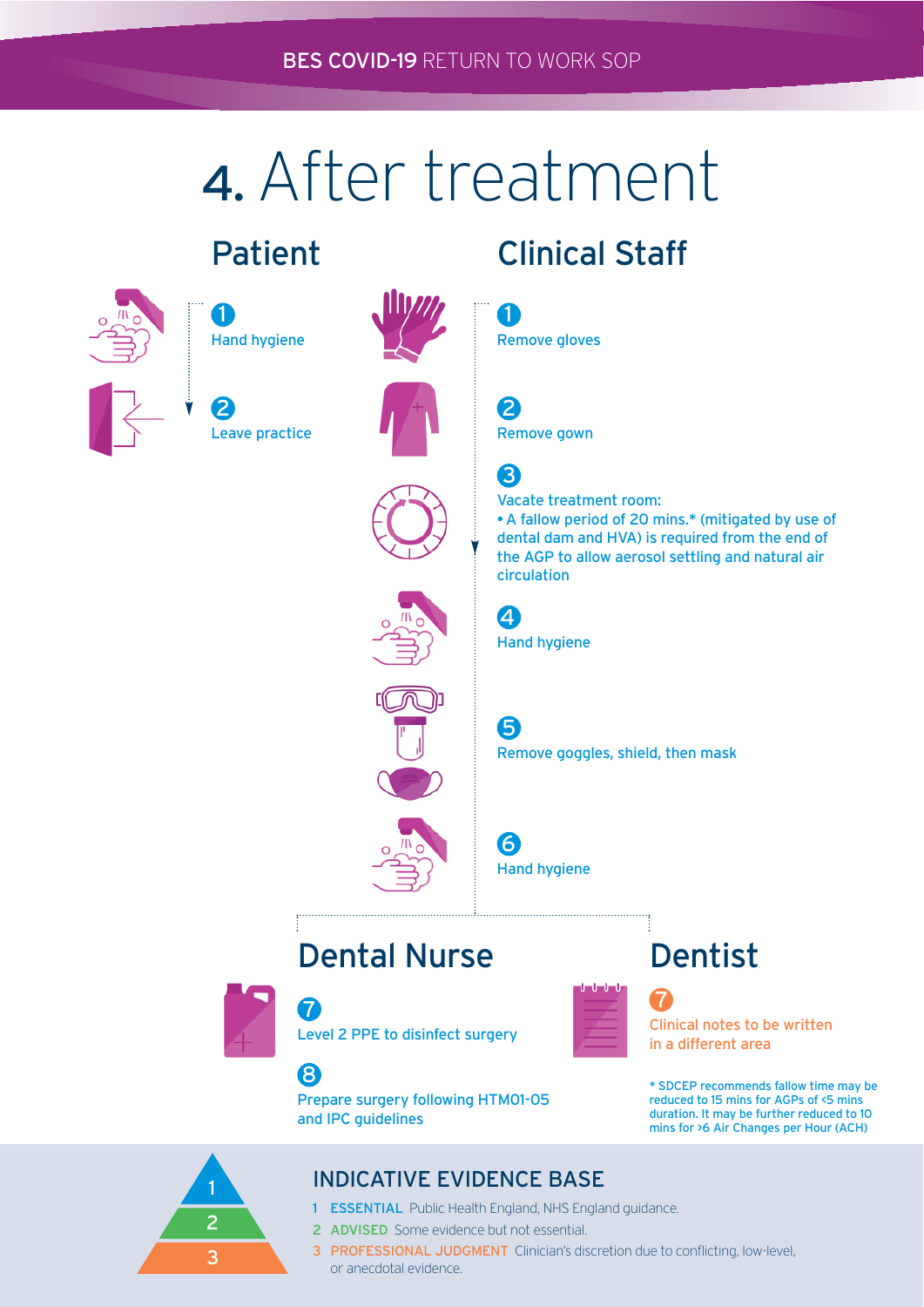## Treatment protocol

#### Root canal treatment should comprise the following:

#### Magnification and improved illumination are advised.

Pre-op mouthrinse with 1%–1.5% hydrogen peroxide or 0.2% povidone-iodine for one minute

Local anaesthesia as indicated – consider use of Articaine or Mepivicaine in cases of pulpitis

Isolation – Use of dental dam mandatory, ideally single tooth, and placed prior to access in such a way that the entire oral cavity is covered. Use of caulking cement to improve seal (Oraseal/Opaldam)

Decontamination of the operative field (both dental dam and tooth to be treated) with 3% NaOCl or 1.5% Hydrogen Peroxide

#### Access into pulp chamber

- If possible, limit AGPs to the start of the appointment to minimise fallow period.
- Removal of restorative material / access through enamel with high speed electric or turbine handpiece, reduced coolant can be used.
- High volume aspiration (HVA) is mandatory.
- Removal of dentine to refine access cavity can be undertaken with slow speed handpiece with minimal or no coolant required.
- Avoid use of 3 in 1 syringe, use of NaOCl in Monoject syringe to remove debris favourable.

#### Orifice location and chemo-mechanical preparation

- Initial coronal flare with Gates-Glidden burs or NiTi orifice shapers.
- Where the tooth has been root treated previously, Gates-Glidden burs and specific retreatment files may be used to remove existing root filling material, with or without solvent.
- Assessment of working length with electronic apex locator.
- Completion of root canal preparation with preferred file system. Irrigation with 1%–5.25% NaOCl throughout chemo-mechanical preparation phase, with activated irrigation once mechanical preparation complete (avoid use of sonic or ultrasonic activation, manual dynamic GP pumping preferred).

#### Dressing if required

- Dry pulp chamber using high volume aspiration and cotton wool pledget and canal using paper points.
- Place dressing material (preferably Ca(OH)2 into canals, place cotton wool / sterile sponge or PTFE into pulp chamber and hard wearing temporary restorative material (RMGIC / IRM).

Obturation – dry pulp chamber with cotton wool pledget, dry canals with paper points and use preferred obturation materials and technique of choice. Remove obturation material at orifice level and restore with permanent core restoration.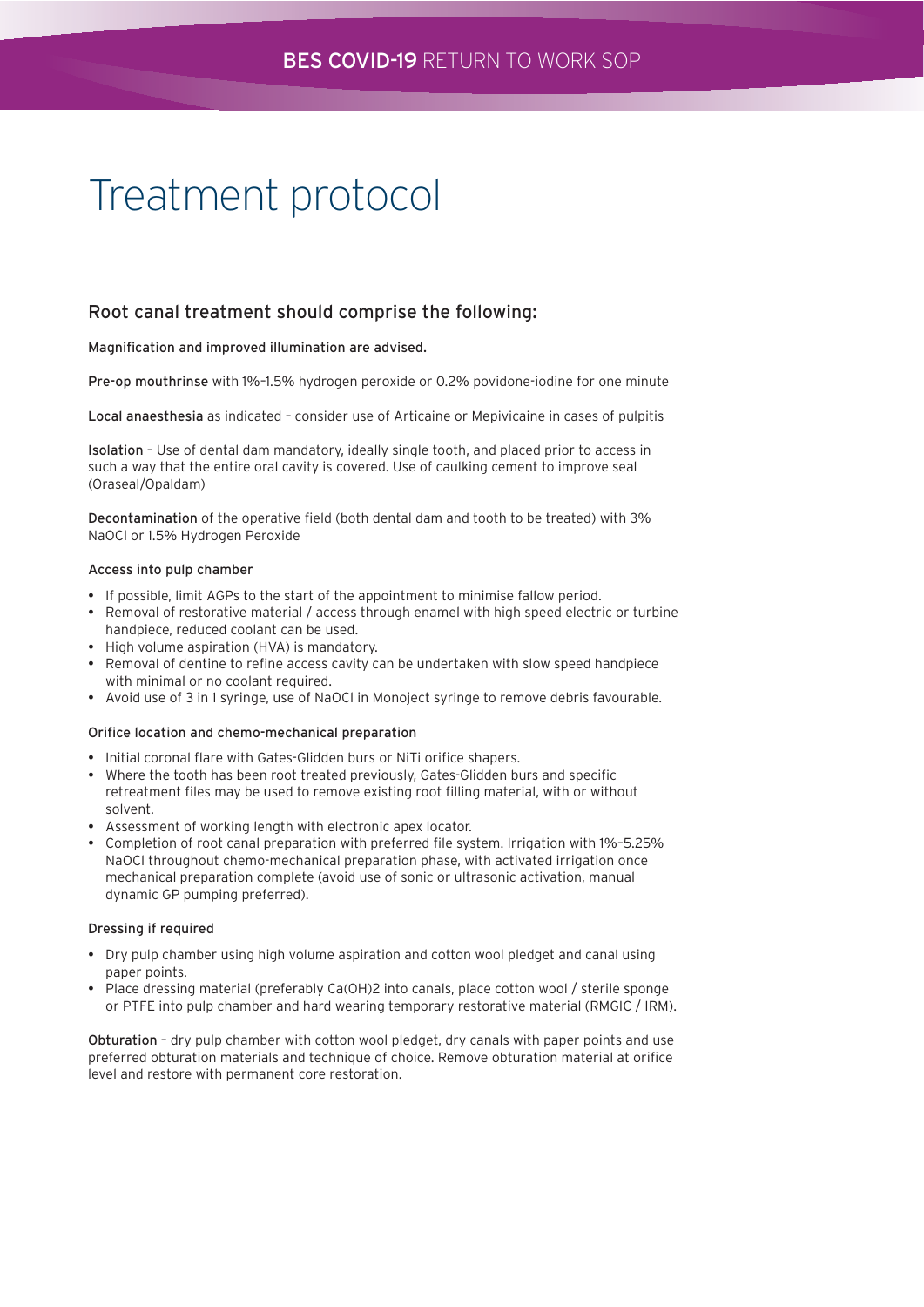



PHASED RE-OPENING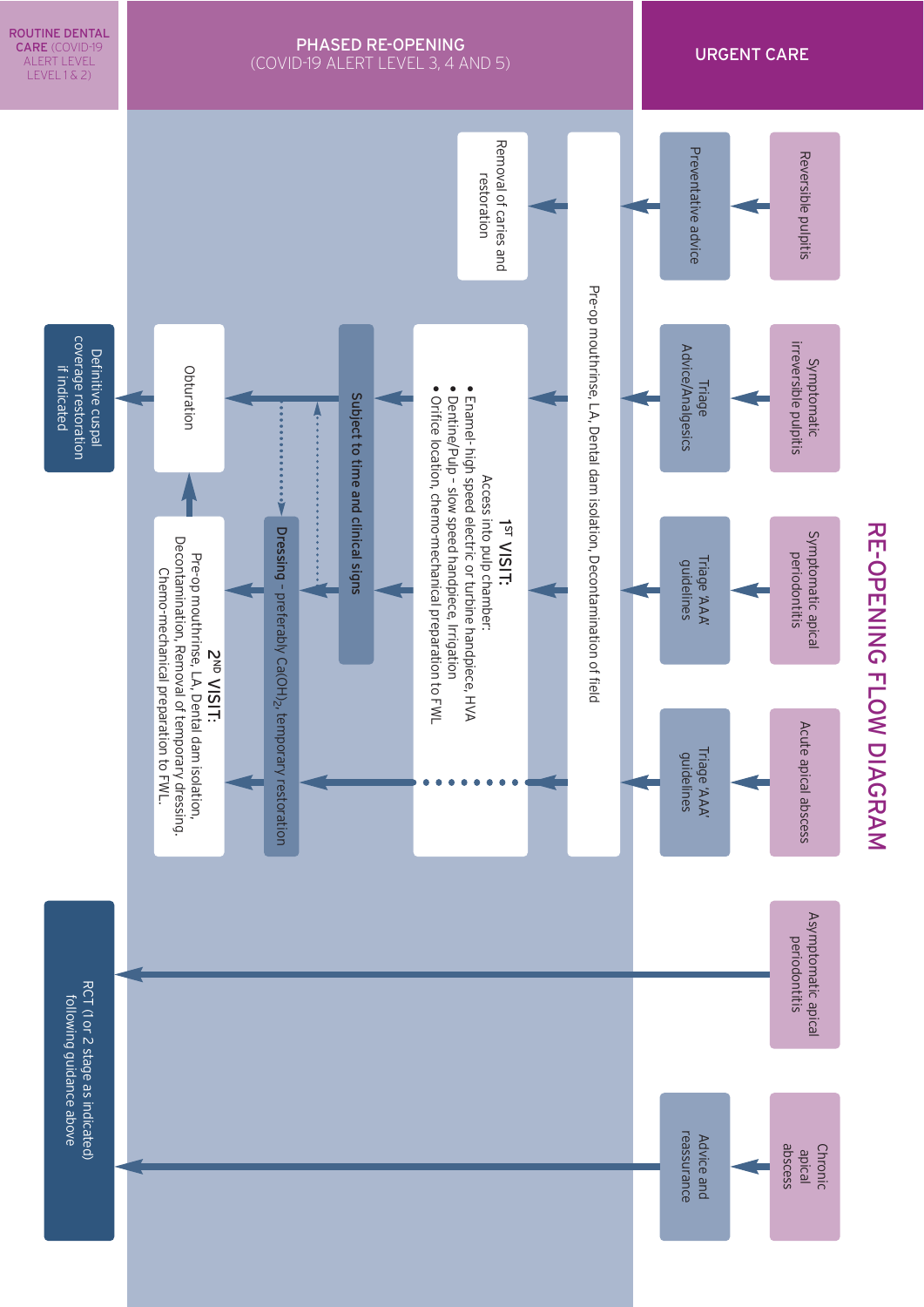# Patient Triage Form

|                                                                                                                                                                                                                                                                                                                                                                                                                                                                                                                                                                                                                                                                                                                                                                                                                                                                                                                                                                                                                                                                                                                                                                                | PRE-APPOINTMENT                                                                                                                                                                                                                                              | <b>UPON ARRIVAL</b>                                                                                                                                                                                                                                                           |
|--------------------------------------------------------------------------------------------------------------------------------------------------------------------------------------------------------------------------------------------------------------------------------------------------------------------------------------------------------------------------------------------------------------------------------------------------------------------------------------------------------------------------------------------------------------------------------------------------------------------------------------------------------------------------------------------------------------------------------------------------------------------------------------------------------------------------------------------------------------------------------------------------------------------------------------------------------------------------------------------------------------------------------------------------------------------------------------------------------------------------------------------------------------------------------|--------------------------------------------------------------------------------------------------------------------------------------------------------------------------------------------------------------------------------------------------------------|-------------------------------------------------------------------------------------------------------------------------------------------------------------------------------------------------------------------------------------------------------------------------------|
|                                                                                                                                                                                                                                                                                                                                                                                                                                                                                                                                                                                                                                                                                                                                                                                                                                                                                                                                                                                                                                                                                                                                                                                | <b>DATE:</b>                                                                                                                                                                                                                                                 | <b>DATE:</b>                                                                                                                                                                                                                                                                  |
| Do you or anyone in your household or support<br>bubble* currently have any of the following<br>symptoms of COVID-19?:<br>New and continuous cough<br>High temperature (37.8°C or higher)<br>Loss of or change in sense of smell or taste<br>Flu-like symptoms<br>$\bullet$<br>Have you, or anyone in your household or support<br>bubble* possibly had, or have tested positive for<br>COVID-19 in the past 14 days?<br>Have you had a negative test result for COVID-19<br>in the past 72 hours?<br>Are you waiting for a test result for COVID-19?<br>Have you been notified by NHS Test and Trace<br>that you have been in close contact with a person<br>with COVID-19 in the last 14 days, and are required<br>to self-isolate?<br>If you have travelled into the UK in the last 14<br>days, are you required to self-isolate**?<br>Have you been advised to 'self-isolate' by your GP<br>or hospital for medical reasons?<br>Do you have any of the following high-risk chronic<br>conditions: cancer, lung disease (e.g. COPD,<br>asthma), cancer, immune suppression, pregnancy<br>with significant heart disease?<br>Have you experienced tooth pain since lockdown? | <b>YES</b><br><b>NO</b><br><b>YES</b><br>N <sub>O</sub><br><b>YES</b><br>N <sub>O</sub><br><b>YES</b><br>N <sub>O</sub><br><b>YES</b><br>NO<br><b>YES</b><br><b>NO</b><br><b>YES</b><br><b>NO</b><br><b>YES</b><br><b>NO</b><br><b>YES</b><br>N <sub>O</sub> | <b>YES</b><br>N <sub>O</sub><br><b>YES</b><br>N <sub>O</sub><br><b>YES</b><br>N <sub>O</sub><br><b>YES</b><br>N <sub>O</sub><br><b>YES</b><br>N <sub>O</sub><br><b>YES</b><br><b>NO</b><br><b>YES</b><br><b>NO</b><br><b>YES</b><br>N <sub>O</sub><br><b>YES</b><br><b>NO</b> |
|                                                                                                                                                                                                                                                                                                                                                                                                                                                                                                                                                                                                                                                                                                                                                                                                                                                                                                                                                                                                                                                                                                                                                                                |                                                                                                                                                                                                                                                              |                                                                                                                                                                                                                                                                               |

\* https://www.gov.uk/guidance/meeting-people-from-outside-your-household-from-4-july#making-a-support-bubblewith-another-household

\*\* https://www.gov.uk/guidance/coronavirus-covid-19-travel-corridors#countries-and-territories-with-no-self-isolationrequirement-on-arrival-in-england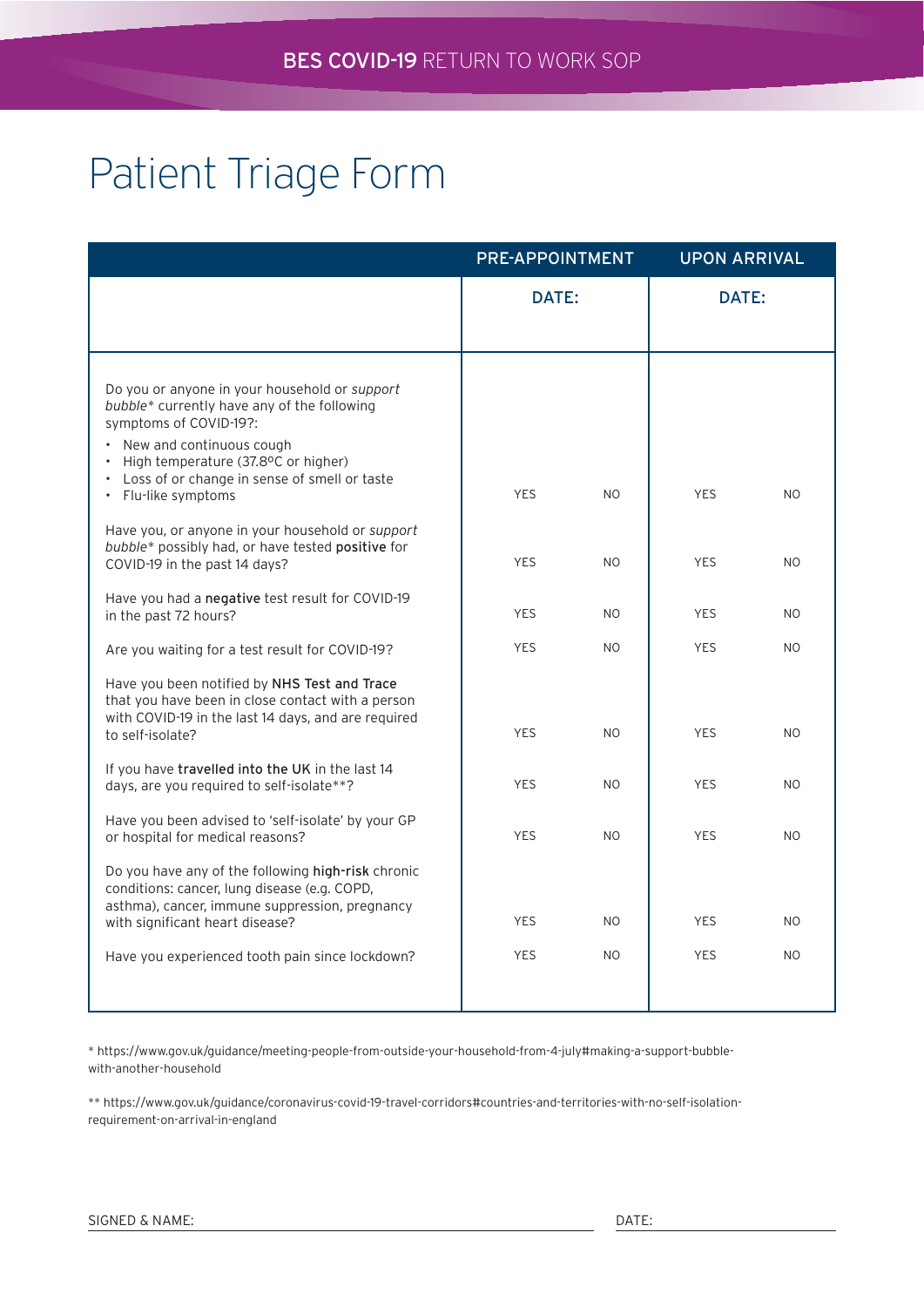# Patient information sheet

## CHANGES ON RE-OPENING OF THE PRACTICE



We will be sending you a 'COVID-19' Triage form and new Medical history form via email or text.



For your safety and that of our staff, the practice doors will remain closed and entry will be restricted to patients only, except a carer or parent/guardian of a child patient.



To maintain high standards of infection control, we will minimise clutter so you can expect not to see newspapers or magazines in the waiting area.



In the surgery, we will continue to provide an excellent quality of care whilst employing the highest standards of infection control and PPE possible.

### BEFORE YOUR APPOINTMENT



We will be sending you a 'COVID-19' Triage and new Medical history forms via email or text



We will ask you to  $\blacksquare$  We will be sending  $\blacksquare$  We will ask you to  $\blacksquare$  The dentist may you a 'COVID-19'  $\blacksquare$  Complete these forms  $\blacksquare$  Call you to discuss  $\blacksquare$ and return them by email BEFORE we can schedule a new appointment

The dentist may call you to discuss any details on these forms by phone



Our Reception may ask you to pre-pay for your treatment over the phone when making the appointment to minimise direct contact when you attend

## ON THE DAY OF YOUR APPOINTMENT



Before you arrive, please hydrate and brush your teeth at home



Please bring only essential items, which may be safely stored away on arrival



Please call us on arriving and wait in your car or outside the practice. We will call you when we are ready for you to enter the practice 1 Before you arrive, 2 Please bring only<br>please hydrate and 2 essential items, 3 arriving and wait in 4



Any additional payment required after treatment should be made by credit/debit card (contactless if possible)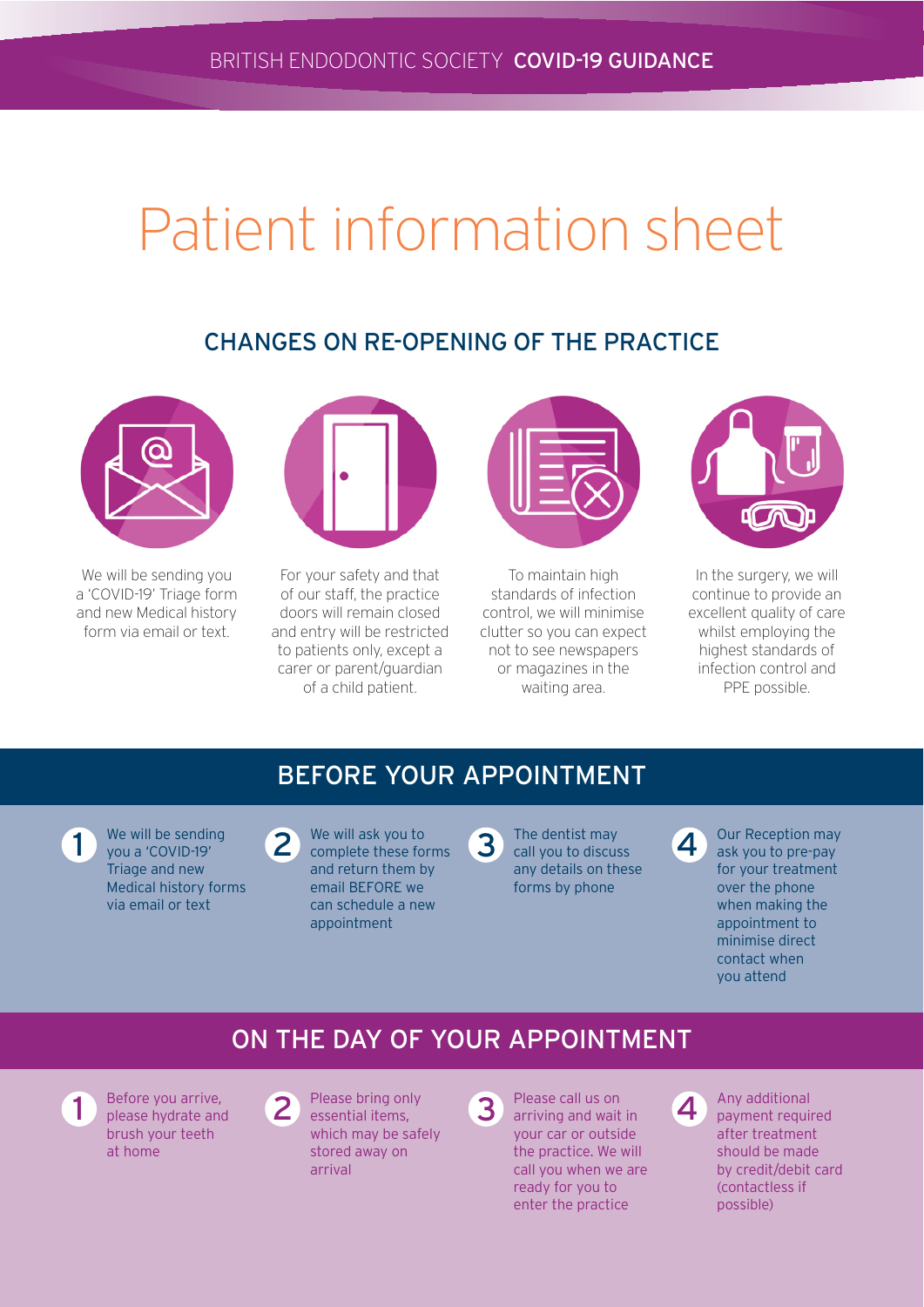## References

Ather A, Patel B, Ruparel NB, Diogenes A, Hargreaves KM (2020) Coronavirus Disease 19 (COVID-19): Implications for Clinical Dental Care. *Journal of Endodontics* 46, 584-95.

British Dental Association. COVID-19 special guidance. Returning to Face-to-Face care. Version 1. Tuesday 2 June 2020

British Endodontic Society (2020) British Endodontic Society Information and Advice on Triage and Management for Primary Dental Care and other healthcare providers during the COVID-19 Pandemic. Advice, Analgesia and Antibiotics.

https://britishendodonticsociety.org.uk/wpcontent/uploads/2020/03/BES-AAA-Document-31st-Marchv1.1.pdf

British Endodontic Society (2020) Diagnosis and Management of Endodontic Emergencies, a British Endodontic Society Position Paper for Primary Dental Care and other healthcare providers during the COVID-19 pandemic. https://britishendodonticsociety.org.uk/wpcontent/uploads/2020/04/BES-Emergency-Protocol-v3-April-23-1.pdf

Clarkson J, Ramsay C (2020) Recommendations for the re-opening of dental services: a rapid review of international sources. *COVID-19 Dental Services Evidence Review (CoDER) Working Group* 1

Cochran M, Miller C, Sheldrake M (1989) The efficacy of the rubber dam as a barrier to the spread of microorganisms during dental treatment. *Journal of the American Dental Association* 119, 141–144.

Dahlke W, Cottam M, Herring M, Leavitt J, Ditmyer M, Walker R (2012) Evaluation of the spatterreduction effectiveness of two dry-field isolation techniques. *Journal of the American Dental Association* 143, 1199-204.

Diaz KT, Smaldone GC (2010) Quantifying exposure risk: Surgical masks and respirators. *American Journal of Infection Control* 38, 501-8.

Eggers M, Eickmann M, Zorn J (2015) Rapid and effective virucidal activity of Povidone-Iodine products against Middle East Respiratory Syndrome Coronavirus (MERS-CoV) and Modified Vaccinia Virus Ankara (MVA). *Infectious Diseases and Therapy* 4, 491-501.

Eggers M, Koburger-Janssen T, Ward L, Newby C, Muller S (2018) Bactericidal and virucidal activity of Povidone-Iodine and chlorhexidine gluconate cleansers in an in vivo hand hygiene clinical simulation study. *Infectious diseases and therapy* 7, 235-247.

Farzan A, Firoozi P (2020) Which mouthwash is appropriate for eliminating Coronavirus? A mini literature review. *Regeneration, Reconstruction and Restoration* 5(1).

Harrel S, Molinari J (2004) Aerosols and splatter in dentistry: a brief review of the literature and infection control implications. *Journal of the American Dental Association* 135, 429-37.

Hinds W (1982) Aerosol technology: Properties, behaviour, and measurement of airborne particles. 2nd edn; pp. 6-8. New York: Wiley

Hurley, S, Neligan M (2020) NHS England Resumption of dental services in England. https://www.england.nhs.uk/coronavirus/wp-content/uploads/sites/52/2020/03/Urgent-dentalcareletter-28-May.pdf

Izzetti R, Nisi M, Gabriele M, Graziani F (2020) COVID-19 Transmission in Dental Practice: Brief Review of Preventive Measures in Italy. *Journal of Dental Research*, DOI: 10.1177/0022034520920580.

Kampf G, Todt D, Pfaender S, Steinmann E (2020) Persistence of coronaviruses on inanimate surfaces and its inactivation with biocidal agents. *Journal of Hospital Infection* 104, 246-251.